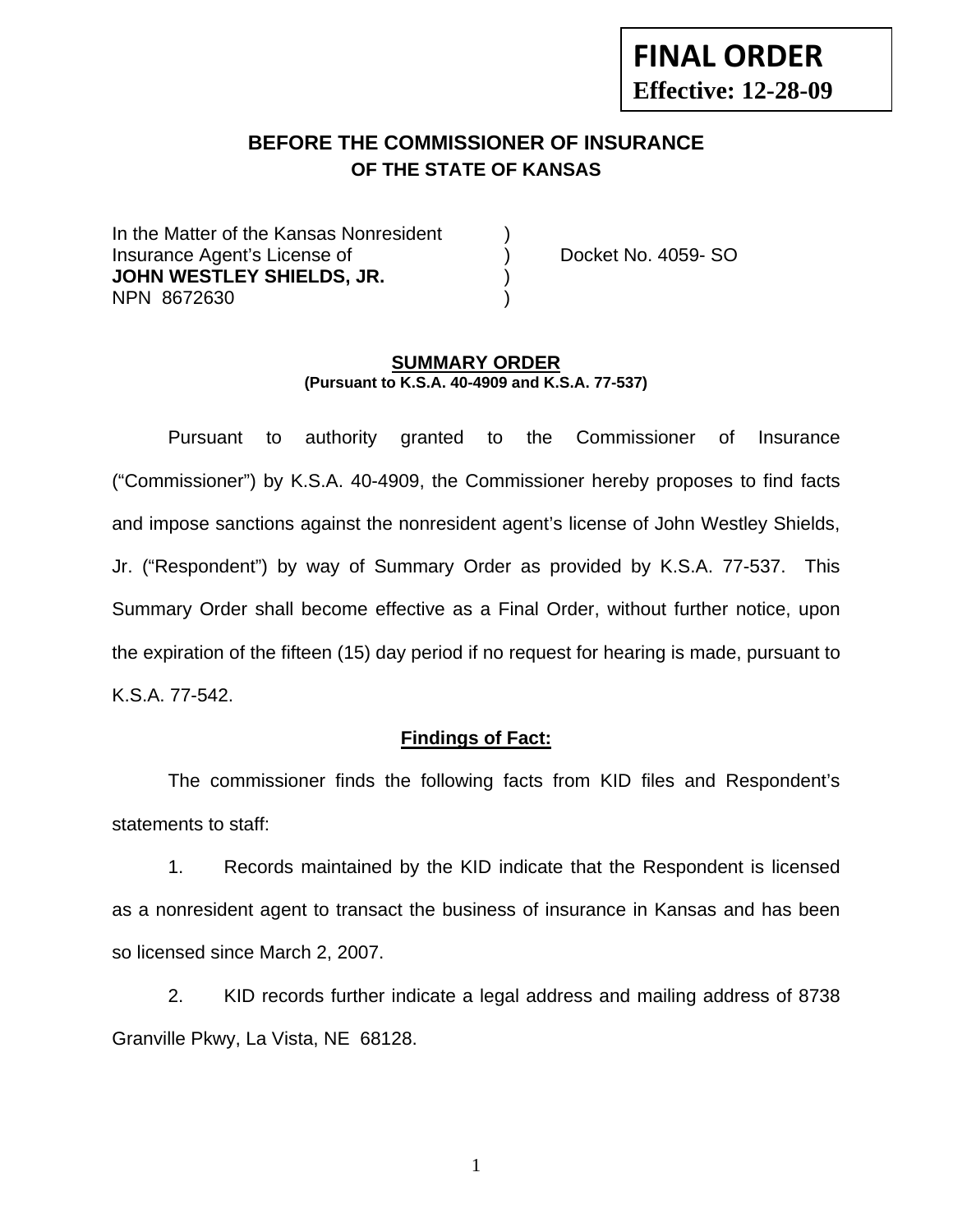3. On or about June 25, 2009 a review of the NAIC State Producer Licensing

Report revealed that Respondent's Nebraska resident producer's license was disciplined, effective March 9, 2009. The discipline was for a "Failure to Respond."

4. Respondent has failed to report the discipline on his license to KID.

5. On September 15, 2009 a letter was mailed to Respondent at the above

listed mailing address, outlining the above facts. The letter was not returned and

Respondent has not responded to the facts contained in the letter.

## **Applicable Law**

6. K.S.A. 40-4909(a) provides, in relevant part:

"The commissioner may deny, suspend, revoke or refuse renewal of any license issued under this act if the commissioner finds that the applicant or license holder has:

- (2) Violated:
	- (A) Any provision of chapter 40 of the Kansas Statutes Annotated, and amendments thereto, or any rule and regulation promulgated hereunder
- (8) Used any fraudulent, coercive, or dishonest practice, or demonstrated any incompetence, untrustworthiness, or financial irresponsibility in the conduct of business in this state or elsewhere. . .."

7. The Commissioner may revoke any license issued under the Insurance

Agents Licensing Act if the Commissioner finds that the interests of the insurer or the

insurable interests of the public are not properly served under such license. K.S.A. 40-

4909(b).

8. A producer must inform the Commissioner of Insurance within 30 days of

any discipline against a producer's license. K.A.R. 40-7-9(a).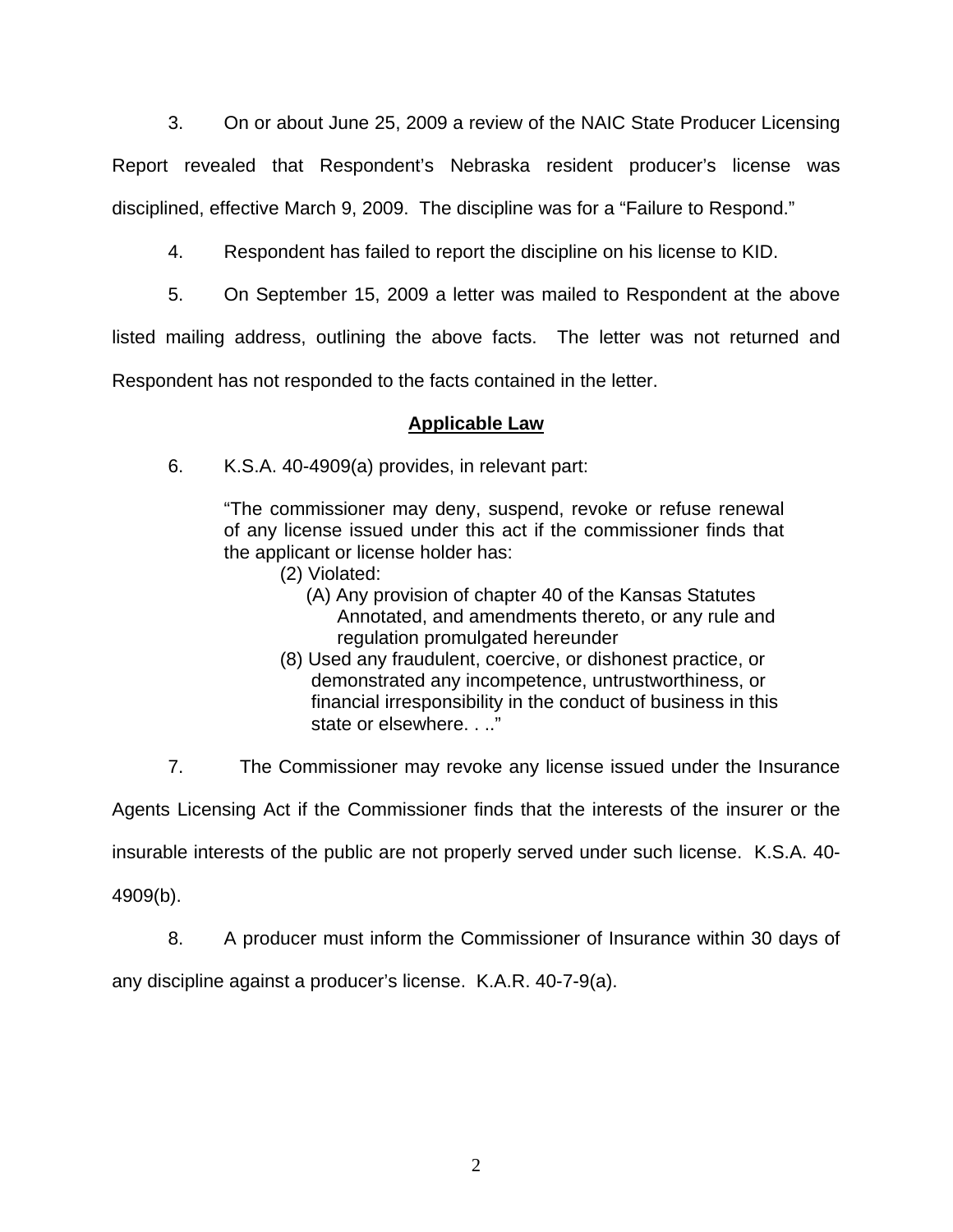#### **Conclusions of Law**

 9. The Commissioner has jurisdiction over Respondent as well as the subject matter of this proceeding, and such proceeding is held in the public interest. The Commissioner finds, based on the facts contained in paragraphs 3 and 4, that Respondent has demonstrated incompetence, untrustworthiness, or financial irresponsibility in the conduct of business.

 10. Based on the Respondent's discipline and failure to report the discipline, the Commissioner concludes that sufficient grounds exist for the revocation of Respondent's insurance agent's license pursuant to K.S.A. 40-4909(b) because such license is not properly serving the interests of the insurer and the insurable interests of the public.

 11. Based on the facts and circumstances set forth herein, it appears that the use of summary proceedings in this matter is appropriate, in accordance with the provisions set forth in K.S.A. 77-537(a), in that the use of summary proceedings does not violate any provision of the law and the protection of the public interest does not require the KID to give notice and opportunity to participate to persons other than Respondent.

**IT IS THEREFORE ORDERED BY THE COMMISSIONER OF INSURANCE THAT** the Kansas nonresident insurance agent's license of John Westley Shields, Jr. is hereby **REVOKED. It is further ordered,** that John Westley Shields, Jr. shall **CEASE and DESIST** from the sale, solicitation, or negotiation of insurance and/or receiving compensation deriving from the sale, solicitation, or negotiation of insurance conducted after the effective date of this order.

3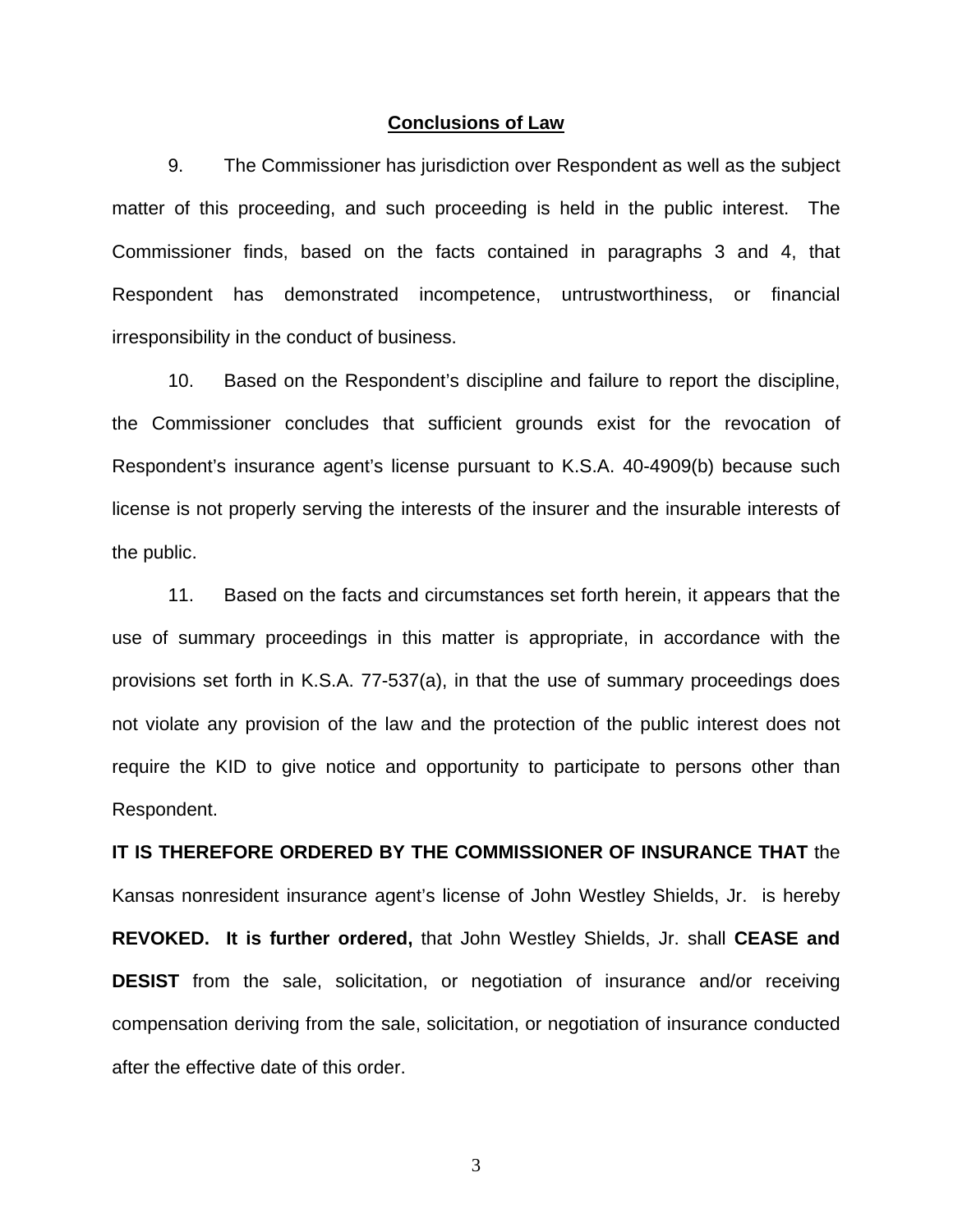#### **NOTICE OF RIGHTS**

(Pursuant to K.S.A. 77-542)

John Westley Shields, Jr. is entitled to a hearing pursuant to K.S.A. 77-537 and K.S.A. 77-542, the Kansas Administrative Procedure Act. If Respondent desires a hearing, he must file a written request for a hearing with:

 John W. Campbell, General Counsel Kansas Insurance Department 420 S.W.  $9<sup>th</sup>$  Street Topeka, Kansas 66612

This request must be filed within fifteen (15) days from the date of service of this Order. If Respondent requests a hearing, the Kansas Insurance Department will notify him of the time and place of the hearing and information on procedures, right of representation, and other rights of parties relating to the conduct of the hearing, before commencement of the same.

If a hearing is not requested in the time and manner stated above, this Summary Order shall become effective as a Final Order upon the expiration of time for requesting a hearing, pursuant to K.S.A. 77-613. In the event Respondent files a Petition for Judicial Review, pursuant to K.S.A. §77-613(e), the agency officer to be served on behalf of the Kansas Insurance Department is:

 John W. Campbell, General Counsel Kansas Insurance Department 420 S.W. 9<sup>th</sup> Street Topeka, Kansas 66612